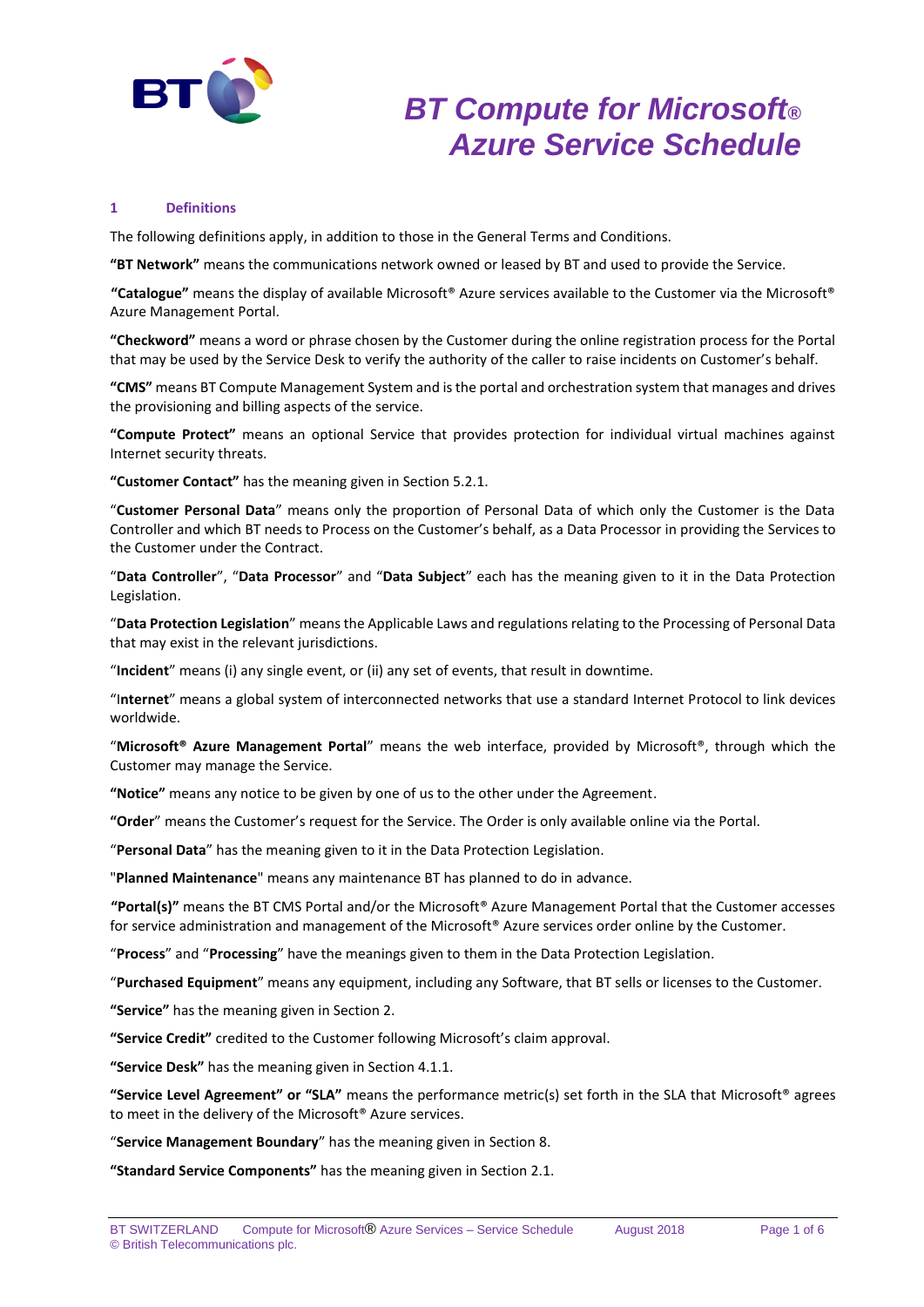

**"Subscription(s)"** means a consumption offering (also called pay-as-you-go (PAYG) based on actual usage.

**"Usage Charges"** means the Charges for the Service or applicable part of the Service that are calculated by multiplying the volume of units that the Customer used or incurred in a period (e.g. number of users using the Service, or the number of minutes the Service was used for) with the relevant fee that is specified in the Order.

### **2 Service Description**

- 2.1 BT will provide the Customer with the Standard Service Components, as set out below:
	- 2.1.1 Subscription set-up to provide the Customer with access to the Microsoft<sup>®</sup> Azure Management Portal via the BT CMS Portal. The Microsoft® Azure Management Portal will give the Customer access to a catalogue of available Microsoft® Azure services; and
	- 2.1.2 A single invoice for the Service; and
	- 2.1.3 Service Desk support that will provide first line support to the Customer and is available 24x7x365 for fault reporting and enquiries;

### (the **"Service"**).

2.2 The Customer will have the following service in place that will connect to the Service and is necessary for this Service to function:

BT Compute Management System.

- 2.3 If BT provides the Customer with any services other than the Service, this Schedule will not apply to those services and those services will be governed by their separate terms and conditions.
- 2.4 BT will not be liable for failure to, or delay in supplying the Service if another supplier delays or refuses the supply of a service to BT and no alternative service is available at reasonable cost.
- 2.5 Compute Protect. As protection for individual virtual machines against Internet security threats the Customer may order Compute Protect as optional Service. Compute Protect is subject to separate terms to be accepted on the Portal when ordering this Service.

## **3 Access to Internet**

- 3.1 The Customer acknowledges and agrees that where the Service provides access to the Internet, the use of the Internet is at the Customer's own risk.
- 3.2 The Customer acknowledges that:
	- (a) The Internet is independent of the Service and BT has no responsibility for provision of the Internet; and
	- (b) use of the Internet is solely at the Customer's risk and subject to all applicable laws. BT has no responsibility for any information, software, services or other materials obtained, downloaded, shared or transmitted by the Customer using the Internet.

## **4 BT**

- 4.1 Before the Operational Service Date and, where applicable, throughout the provision of the Service, BT will:
	- 4.1.1 provide the Customer with contact details of the helpdesk to submit service requests, report Incidents and ask questions about the Service ("**Service Desk**");
	- 4.1.2 provide the Customer with Microsoft® Azure subscription(s) which the Customer can use to selfserve Microsoft® Azure services using the Microsoft® Azure Management Portal;
	- 4.1.3 provide the Customer with an invoice which will include the Microsoft® Azure services the Customer has consumed.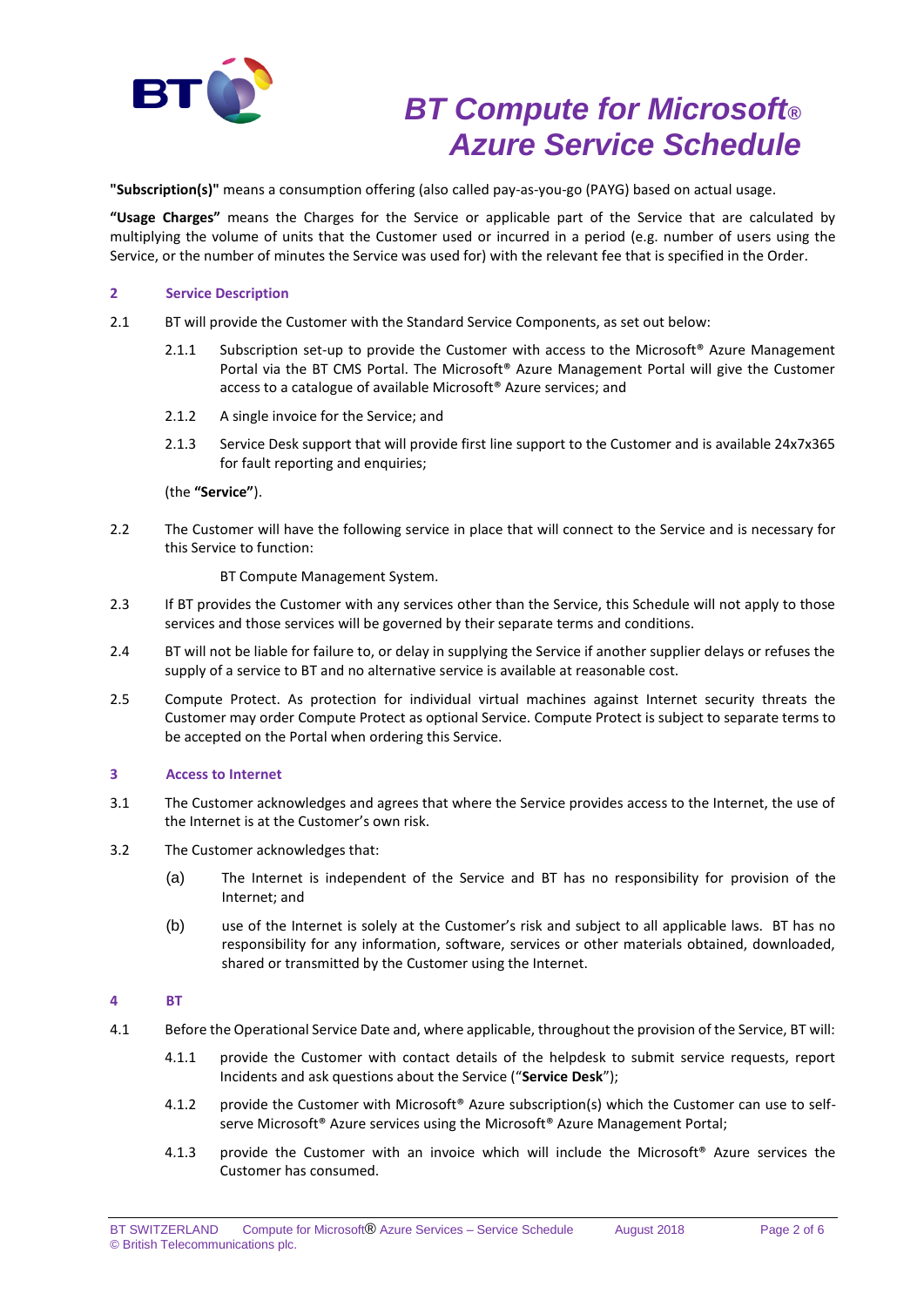

### 4.2 On and from the Operational Service Date, BT:

- 4.2.1 will respond and use reasonable endeavours to remedy an Incident without undue delay and in accordance with Sections 5.8 – 5.11 of this Schedule.
- 4.2.2 may carry out Planned Maintenance on the BT CMS Portal, from time to time. BT may inform the Customer with less Notice than normal where emergency Planned Maintenance is required;
- 4.2.3 may, in the event of a security breach affecting the Service, require the Customer to change any or all passwords. BT does not guarantee the security of the Service against unauthorised or unlawful access or use.

### **5 Customer**

- 5.1 Before the Operational Service Date and, where applicable, throughout the provision of the Service by BT, the Customer will:
	- 5.1.1 provide BT with the names and contact details of any individuals authorised to act on the Customer's behalf for Service management matters ("**Customer Contact**"). BT may also accept instructions from a person who BT reasonably believe is acting with the Customer's authority;
	- 5.1.2 provide BT with any information reasonably required without undue delay;
	- 5.1.3 provide software, and telecommunications equipment and services, necessary to access and use the Portals and Microsoft® Azure services;
	- 5.1.4 ensure having a technical compatible browser to access, view or use the Portals;
	- 5.1.5 not permit or make any attempt to disassemble, deconstruct, break down, hack or otherwise interfere with the Portals or any part of the Portals;
	- 5.1.6 provide the Service Desk with at least 30 days' notice should the Customer wish to terminate the Service as set out in Clause 11.3 and transfer the Customer's subscription to an alternative Microsoft® partner.
- 5.2 The Customer's use of the Microsoft® Azure Management Portal and the provisioning of any of the Microsoft® Azure services will be subject to the Customer's acceptance of the Microsoft® terms of use and the terms of use for each service presented to the Customer when the Customer accesses the Microsoft® Azure Management Portal. The Customer acknowledges Microsoft's conditions and agree to observe and comply with them for any and all use of the Microsoft® Azure services.
- 5.3 Any licences, warranties and indemnities provided by BT in the General Terms and Conditions do not apply to the Customer's use of the Microsoft® Azure Management Portal or any of the Microsoft® Azure services. The use of the Microsoft® Azure Management Portal and any of the Microsoft® Azure services is governed by the applicable Microsoft<sup>®</sup> conditions.
- 5.4 The Customer is solely responsible for any obligation or liability arising out of transactions of any kind entered into between the Customer and any third party accessing or relying on the Service, the Customer's information, or third party information. BT will not be a party to any transaction between the Customer and any third party.
- 5.5 On and from the Operational Service Date, the Customer will:
	- 5.5.1 pass Incident reports to the Service Desk using the reporting procedures agreed between the Parties;
	- 5.5.2 ensure that any Customer Equipment that is connected to the Service or that the Customer use, directly or indirectly, in relation to the Service is:
		- (a) adequately protected against viruses and other breaches of security;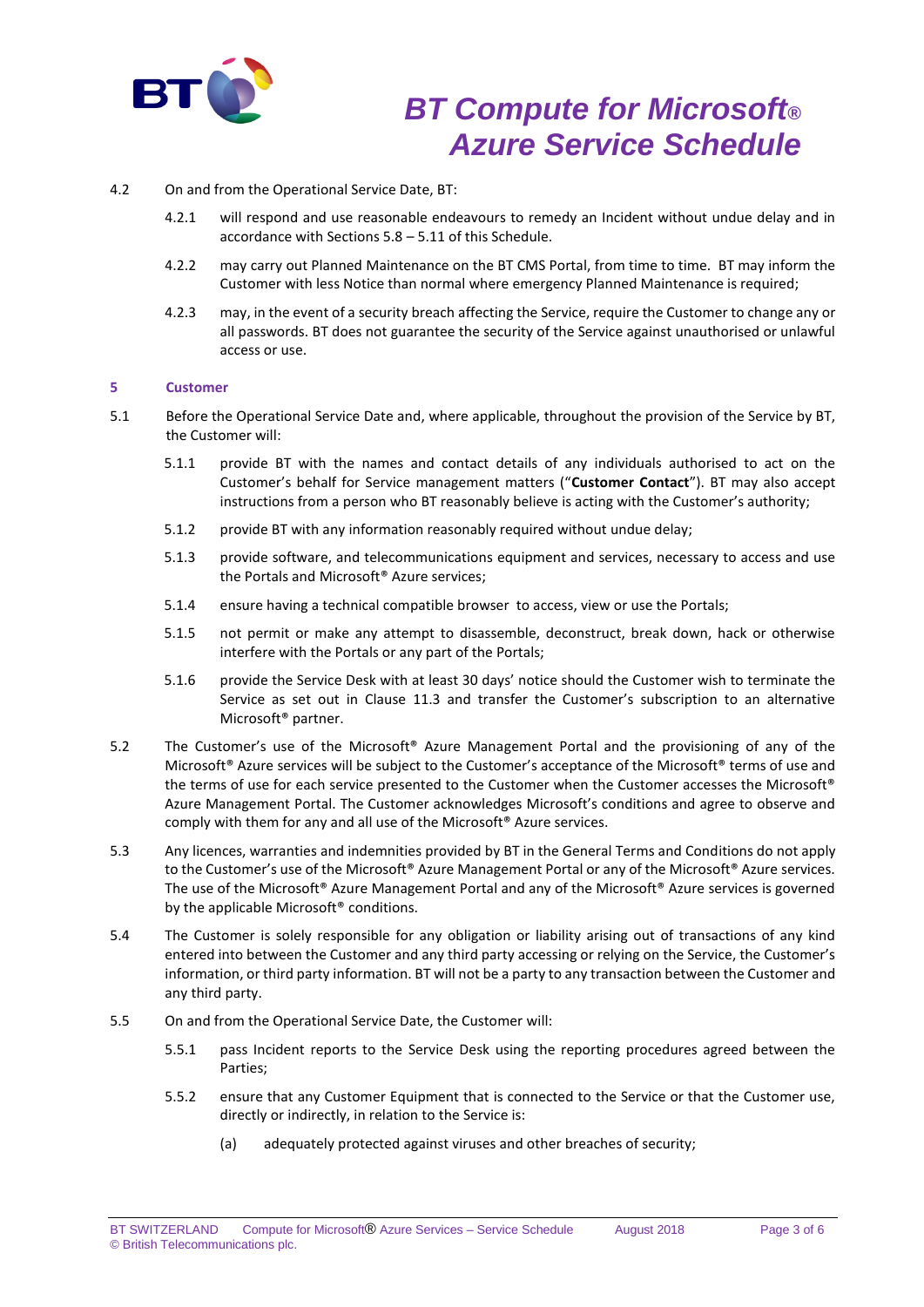

- (b) technically compatible with the Service and will not harm or damage BT Equipment, the BT Network, or any of BTs' supplier's or subcontractor's network or equipment; and
- (c) approved and used in accordance with relevant instructions and applicable law;
- 5.5.3 distribute, manage and maintain access profiles, passwords and other systems administration information relating to the control of Users' access to the Service;
- 5.5.4 ensure the secure and proper use of all valid User access profiles, passwords and other systems administration information used in connection with the Service and:
	- (a) inform BT immediately if a user ID or password has, or is likely to, become known to an unauthorised person, or is being or may be used in an unauthorised way;
	- (b) take all reasonable steps to prevent unauthorised access to the Service; and
	- (c) satisfy BT security checks if a password is lost or forgotten.
- 5.6 If BT requests the Customer to do so in order to ensure the security or integrity of the Service, change any or all passwords and/or other systems administration information used in connection with the Service.

## Notification of Incidents

- 5.7 Where the Customer become aware of an Incident, the Customer will report it to BT Service Desk:
- 5.8 BT will provide the Customer a unique reference number for the Incident ("**Ticket**");
- 5.9 BT will close the Ticket when:
	- 5.9.1 The Customer confirm that the Incident is cleared within 24 hours of being informed; or
	- 5.9.2 BT has attempted unsuccessfully to contact the Customer, in the way agreed between the Parties, in relation to the Incident and the Customer has not responded within 24 hours of BT's attempt to contact the Customer.
- 5.10 If the Customer confirms that the Incident is not cleared within 24 hours of being informed, the Ticket will remain open, and BT will continue to work to resolve the Incident.

## **6 Security**

- 6.1 The Customer is responsible for the security and proper use of all User IDs, Checkwords and passwords. BT may suspend access to the Service at any time if there is, or is likely to be, a breach of security or misuse of the Service.
- 6.2 The Customer will immediately inform BT if there is any reason to believe that a User ID, password, or Checkword allocated by BT has, or is likely to be used in an unauthorised way.
- 6.3 Where there is, or is likely to be, a breach of security or misuse of the Service, BT may require the Customer to change any or all of the Checkwords or passwords associated with the Service and used by the Customer in connection with the Service.
- 6.4 The Customer is responsible for the security of its information. BT accepts no liability for any such incidents, or for any loss or damage suffered by the Customer.
- 6.5 BT will use reasonable care and skill in carrying out BT's obligations under this Agreement in accordance with its security policy, however it is not possible to guarantee that all instances of fraud, misuse, unwanted or unauthorised activity or access to the Customer's information is prevented or detected. Whenever BT becomes aware that security has been compromised, BT will take actions in order to limit any further occurrences of fraud, misuse, unwanted or unauthorised activity or access to the Customer's information. Nevertheless, BT accepts no liability for any such incidents, or for any loss or damage suffered by the Customer.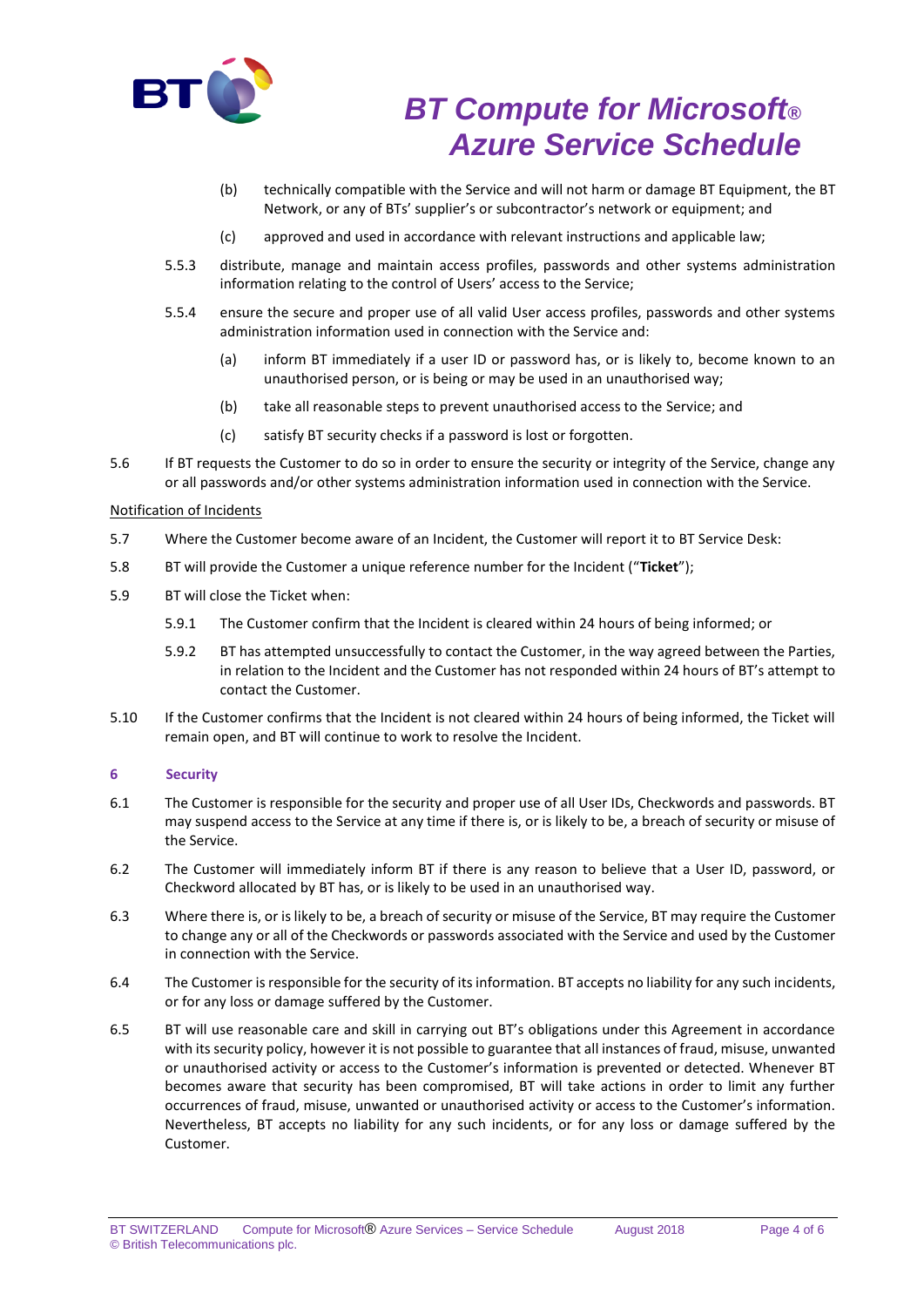

### **7 Processing of Personal Data**

- 7.1 BT or its sub-processor will Process the Customer Personal Data for the Portal aspects of the BT Compute for Microsoft Azure Service as set out in this Schedule for as long as BT provides the BT Compute for Microsoft Azure Service and for as long as BT may be required to Process the Customer Personal Data in accordance with applicable law. Any personal Data that may be collected and processed by BT is subject to the data protection provisions as set out in the General Terms and Conditions.
- 7.2 Once registered, the Customer have a direct relationship with Microsoft for CRM activities and the Customer will need to configure its own settings and preferences. From this point, BT Processes no Customer Personal Data in respect of the BT Compute for Microsoft Azure Service. Microsoft Processes (hosts) any information that is generated by the Customer's use (or Customer's employees', agents' or subcontractors' use) of the BT Compute for Microsoft Azure Service.
- 7.3 The types of Customer Personal Data Processed by BT or its sub-processors or the Customer via the Portal may be:
	- website or IP address;
	- name;
	- address;
	- telephone number;
	- email address;
	- job title;
	- company name; and
	- contact records.

This list is not exhaustive as you will specify what Customer Personal Data is Processed.

- 7.4. The Customer Personal Data may concern the following categories of Data Subjects:
	- Customer employees;
	- Customer's customers or third parties; and
	- any Data Subject (as controlled by the Customer).

This list is not exhaustive as the Customer will specify what Customer Personal Data is Processed.

7.5 For the avoidance of doubt, BT will process Personal Data only to the extent required for providing the Standard Service Components set out in clause 2.1 and BT will not have access to Personal Data and/or other confidential information that may be shared between the Customer and Microsoft® regarding the use of the Microsoft® Azure Management Portal and the provisioning of any of the Microsoft® Azure services. Any handling activities for the Microsoft® Azure Management Portal and Microsoft® Azure services will be governed by the agreements between the Customer and Microsoft® and therefore BT will not be responsible and liable for the security and the processing of any Personal Data in connection with Customer' use of the Microsoft Azure Management Portal. Any claims and/or complaints in relation to the security and the processing of any such Personal Data may only be made by the Customer against Microsoft® under the Microsoft® terms of use for Microsoft® Azure services (Microsoft® Cloud Agreement).

## **8 Service Management Boundary**

- 8.1 BT will provide and manage the Service set out in this Schedule and as set out in the Order ("**Service Management Boundary**").
- 8.2 BT will have no responsibility for the Service outside the Service Management Boundary. For the avoidance of doubt, the Service Management Boundary does not include the Microsoft® Azure Management Portal and any Microsoft® Azure services accessed via the Microsoft® Azure Management Portal.
- 8.3 BT does not make any representations, whether express or implied, that the Service will operate in combination with any Customer Equipment or other equipment and software.